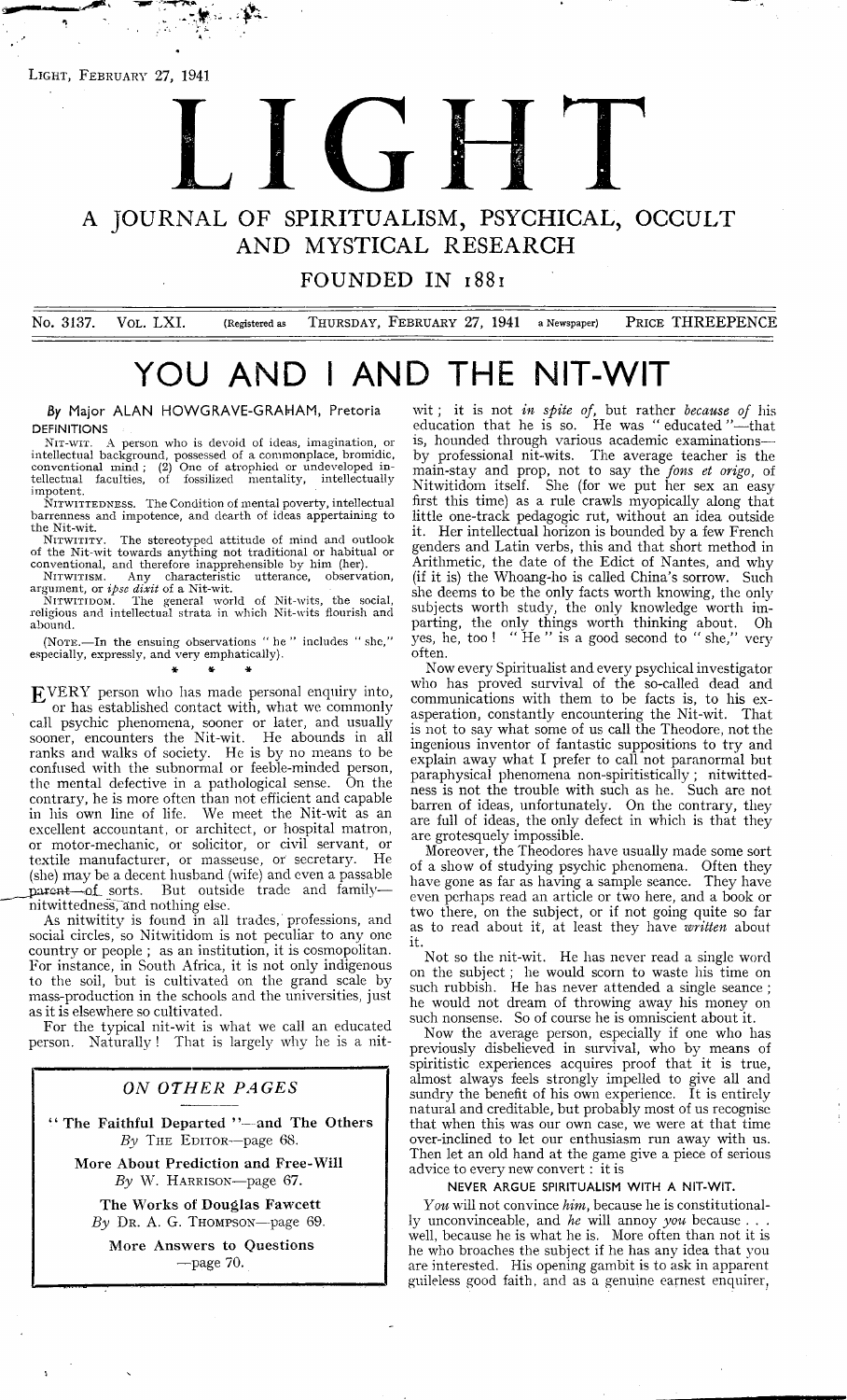for information on the subject of spiritualistic phenomena. But that is all boloney; he wants nothing of the sort. What he wants is that you should give him an excuse or opportunity for firing off one or more of the following characteristic nitwitisms :

" Spiritualism is all humbug and superstition."

" Spiritualists usually end up in a lunatic asylum. Father Ditherer says so in the last parish magazine.'

" Mediums are greasy frauds who make a fortune out of the credulity and sentimentality of their deluded victims."

" Messages through Mediums are always trivial, commonplace, and uninstructive."

Or, if you reply by citing case after case of the Medium who accepts no money, " Then they do it for notoriety. Any way, paid or unpaid, they are nasty, morbid, unwholesome people who work themselves up into fits and foam at the mouth."

If you tell him that a Medium has given you communications concerning your private affairs known only to yourself, it is you yourself who must have told the Medium about these things previously and forgotten all about it. That's when your bearings get heated, and perhaps you say " Please at least give me credit for not being a congenital idiot; I did nothing of the sort." " Oh well," he then says, " I suppose she made enquiries about you from some one." Or perhaps, " Then they do it all by Telepathy; the Society for Psychical Research said so years ago." Or—" Coincidence, just coincidence."

Materialisations and that sort of thing are just conjuring and trickery. Maskelyne and Harry Price found that out long ago. My second cousin's fatherin-law says that a man named Browning once found yards of butter-muslin in the gullet of a Medium named Sludge."

Voices through trumpets ! Why every one knows they are nothing but Ventriloquism."

" No one connected with *me* would ever want to speak through some coarse uneducated woman like a spiritualistic Medium. Only the other day the Vicar was saying in his sermon that when spirits seem to be talking through Mediums, it is evil spirits sent by Satan trying to deceive us by pretending to be our dear



2.0 — 3.0 Fortnightly— Clairvoyance. **(Members 1 /-; M embers' Guests 1 /-; Non-Members 2/-)**

Wed., March 5, at 2 p.m.-Mrs. MARY TAYLOR 3-3.30-Discussion, led by Miss Mercy Phillimore

> *Present Hours***— Library and Office : 10— 4 p.m., Monday to Friday, inclusive.**

THE SECRETARY attends daily and is glad to offer<br>help to the bereaved and to enquirers. She is also<br>prepared to see callers by appointment between  $\frac{4}{3}$ <br>and  $7$  p.m. on Tuesdays and Thursdays.

**Private Sittings with Mediums. Appointments may be booked with approved Mediums. Mrs. Pamela Nash and Mrs. Mary Taylor are in daily attendance. Group Seances for parties of friends may be arranged as desired.**

*Devotional Groups for Absent Healing,* **Mr.** *W. H. EVANS*

ones departed in the Lord. All these phenomena, he said, are diabolical in origin— temptations of the Devil." If you fall into the trap and say that you do not believe in the Devil, he says that he cannot discuss sacred things with an atheist.

Now here is an excellent rule, which I try myself to observe, and which I commend to all who have been entrapped into this kind of argument by a nit-wit:

When a given person has said a single one of these or similar silly things, never again be enticed into a discussion of the subject with that person. In case he himself should endeavour to revive it, as sooner or later he most likely will, keep this article by you to lend to him. He may be a bit cool in his manner afterwards, but he won't trouble you again.

But avoid these discussions altogether if you can. Some nineteen hundred years or so ago, a very wise Teacher, sitting on a rock on the slope of a hill in Palestine, gave his listeners the following sound advice

" Cast not your pearls before swine, lest they trample them under foot, and turn again, and *rend YOU*.

If, for purposes of present context, for " swine " you read " nit-wits," the advice is as sound to-day as it was then.

### **POLICY OF THE S.P.R.**

MR. BENISON has missed the mark. My letter of January 23rd is not answered by the quotation from Sir Oliver Lodge **(Light,** February 6th). In my letter, I showed unanswerably how the Society for Psychical Research cannot be now regarded either as an authority or court of appeal in matters psychic or objectively spiritual. For, on its own showing, it now refuses officially to give any decision concerning the phenomena or their implications.

The practical point at issue is not what the public may think of the Society's attitude and work a hundred years hence, but what they have been thinking and are thinking now, and the kind of influence the Society is having on belief in Survival, in the spirit-world, and in human destiny. The influence of the Society has, of late years, tended to act injuriously on such belief, and has provided a veritable house of refuge for those who, for various reasons, oppose the modern evidence for Survival and the spirit-world.

The Society has been used by those members of the Churches who oppose all modern evidence for these things and who have constantly said, as I have heard their lecturers say : " These things are not proven ; we must wait for the decision of the Society for Psychical Research," well knowing that an official decision would never be given, and hoping in this way to put off indefinitely the, to them, evil day of acknowledgment, markedly ignoring the fact that their'own religion was based on similar happenings to those they were denying.

Again, on the other hand, this Society has been used by Agnostics, Materialists, and others among the psychically destitute, in their efforts to kill belief in the psychic and spiritual. In this way, coupled with their cold-shouldering of Survival, the influence of the Society has for many years been antagonistic to the spiritual.

The object of my letter in **Light** for January 23rd last was to show to Spiritualists and the members of the Christian Churches that they need not in future take any notice whatsoever of this Society, whose official motto for a long time past appears to have been : " Not Proven, and we hope it never will be."

Survival after bodily death has been scientifically proved up to the hilt long ago by scientific evidence, as Sir Oliver Lodge has said ; and the phenomena of and connected with Survival—including apparitions, clairvoyance, clairaudience, materialisation and psychic photography— have been proved likewise long ago. The Society, in the 58 years of its existence, has proved none of these things. The proof has been achieved without its aid and it never has justified its existence or the original intention of its founders.

**Charles** L. **Tweedale,**

*Vicar of Weston, Yorkshire,*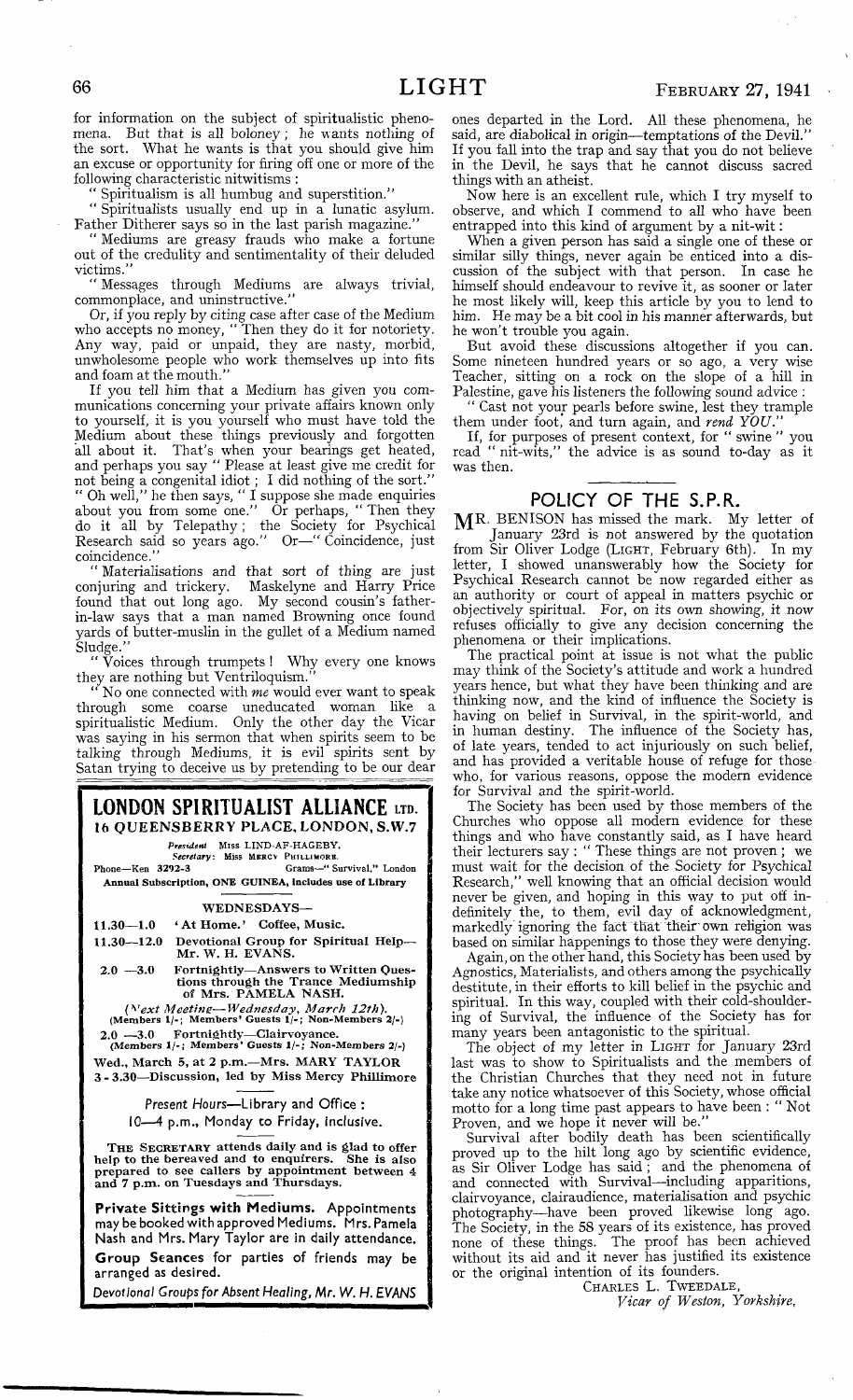# **MORE ABOUT PREDICTION AND FREE-WILL**

#### **By** W. HARRISON

**A s** my article on this subject in **Light** of 19th December has given rise to some discussion, and also some misunderstanding, some further observations on the subject may be useful.

In reply to the two correspondents who comment upon it in **Light** of 23rd January, **I** would refer them again to the remarks of Professor J. H. Hyslop, quoted in my article, which show the effect of a consideration of the problem on the mind of a professional logician. Neither of these correspondents appears to be versed in the philosophical writings on the subject of Determinism or Free-will, nor do they appear to have studied my recent article in conjunction with my previous article on the problem of long-range predictions, in which some of the points which they now raise were dealt with. I would therefore draw their attention to the following paragraph in that article :

" In commenting upon Dunne's theory, Dr. Van Tricht remarks : ' Such a perception is a true prophecy, unless, by either an intentional or an unintentional action of the free-will, the course deviates and misses those events.' The objection to this observation is, those events.' The objection to this observation is, however, that in a true long-range prophecy, any deviation from a particular course of action, and the outcome of the deviation, would be foreseen and would not affect the *ultimate* destiny. Thus if, by way of example, an intending passenger by the liner *Titanic* received, on the eve of sailing, a premonitory warning of disaster to the vessel and cancelled his passage in consequence, such action might be in keeping with his destined life-course, which would not include a tragic death at sea."

In this connection, it may be observed that, although a warning of impending disaster may be received, the individual concerned may not be in a position to alter his course of action. The necessity of rigid adherence to duty may leave him no choice in the matter.

The correspondents referred to have failed to appreciate that, as mentioned in my second article, there are several distinct classes of predictions which present different problems.

#### PREDICTIONS BY SPIRIT-BEINGS

The predictions made by spirit-beings who have deliberately planned a series of actions and events, which they fully expect will result in the fulfilment of the plan, cannot be said to be true cases of precognition of the long-range class. When successful, they have all the semblance of infallibility, although they may be no more than highly intelligent anticipations, not amounting to absolute certainty. In this connection, reference may be made to the " No War " prophecies of 1939, the failure of which was explained by one spirit-guide as being due to the intrusion of a factor which they had been quite unable to foresee—*viz.,* a last-minute brain-storm of Hitler, which precipitated the conflict which they had exercised the greatest spirit-influence to avert.

In which class of prediction the case of Sir Oliver Lodge and his Wiltshire home falls it would be difficult to say.

The difficulty of reconciling prediction with the idea of free-will is well recognised by the leading writers on the subject. It is expressed by Mr. H. F. Saltmarsh in his book *Foreknowledge* (Bell, 1938), in which he points out that " the philosophical implications of noninferential precognition are very far-reaching and even revolutionary in character," and proceeds to refer to its particular bearing on the rival theories of Determinism and free-will.

Referring to the view that " our apparent free-will is nothing but a subjective illusion," he reminds us that this theory is " one which has been freely held by some of the greatest thinkers of ancient and modem times, and that it is still held by a large section of the human race.

He goes on to say : " I do not say that fatalism or determinism are the only possible theories which can be held consistently with the reality of precognition; in fact, as I shall hope to show later on, there is a third alternative which permits, though it does not necessarily entail, the existence of free-will.

This alternative theory he outlines in his final chapter, and arrives at the conclusion that " There is a *future* which is now determined by the present and the past, but that it is not inexorably fixed and unalterable—it is to some extent, at least, plastic, and can be modified by actions which we, as beings possessed of some degree of freedom of choice, initiate in the present."

The immensity and difficulty of the problems involved in the fact of precognition are also stressed and discussed by Dame Edith Lyttelton in her book *Some Cases of Prediction* (Bell, 1937). In her concluding chapter she remarks: " Certain questions obtrude themselves: Is everything that happens predestined, and are human creatures mere puppets dancing on strings in an already planned performance ? Or are we creatures restricted to certain boundaries, yet within those allowed to exercise a measure of freedom and choice ? Or again, do we create and shape our own futures, however unconsciously?

Whatever the full truth of the matter may be, there is little doubt that our freedom of will is much more limited than is generally realised, and that heredity, environment, and moulding influences in general are more powerful factors than many of us are, at times, prepared to recognise. Nothing happens by chance, the law of cause and effect is unerring and unceasing in its operation. The kind of intelligence or mind, however, which can foresee with mathematical accuracy the outcome of the innumerable exercises of judgment or pure fancy of thousands of separate individuals which combine to determine the betting odds at the start of a particular horse-race presents a riddle so perplexing as to be utterly beyond human understanding.

#### **ANTIGONE'S FAREWELL**

*Mr. 0. L. Holland, of Bournemouth, sends us the following :* PATH ETIC truly as was the prose version **(Light,** January 9th) by the Rev. W. S. Pakenham-Walsh of " Antigone's " final speech in the tragedian's moving play, the passage, of course, is bound to lose something when turned from poetry into prose. Some of your readers may like to have it literally translated from the original and with the iambic metre preserved, as I have done in my rendering of the play published some nine years ago. It runs as follows :

0 grave-mound, 0 bride-chamber, O thou deeply delv'd mansion,— eternal dungeon,— where I faring go unto mine own ones, whose contingent, 'mid the shades, amplest receiv'd hath Persephone, of wasted wights ; of whom the last I, and the sorriest, sure, by far, go down or ere my portion hath run out of life being gone, however, high on hope withal I feed dear to arrive to father, passing dear to you,

mother, and dear to you, own brother o' mine's twin heart:

because you dead ones, with own hand,— even you, did I bathe, and array you also, and did o'er your graves drink-offering give out : yet now, Polyneikes, when your body I strew for burial, thus rewarded am :

*{looking up to heavens protestingly)*

how having over-vaulted what divine decree ? . . . Why should I, maid ill-fated, t'wards the gods again look up ? Which hail for friend in need ?— when, lo you now,

for undevoutness, being devout, a name I win. No, if belike this passeth with the gods for well, through suffering shall we own that we have sinful been : if *these* be sinful rather, may no graver ill they suffer, than they practise, wide of right on me !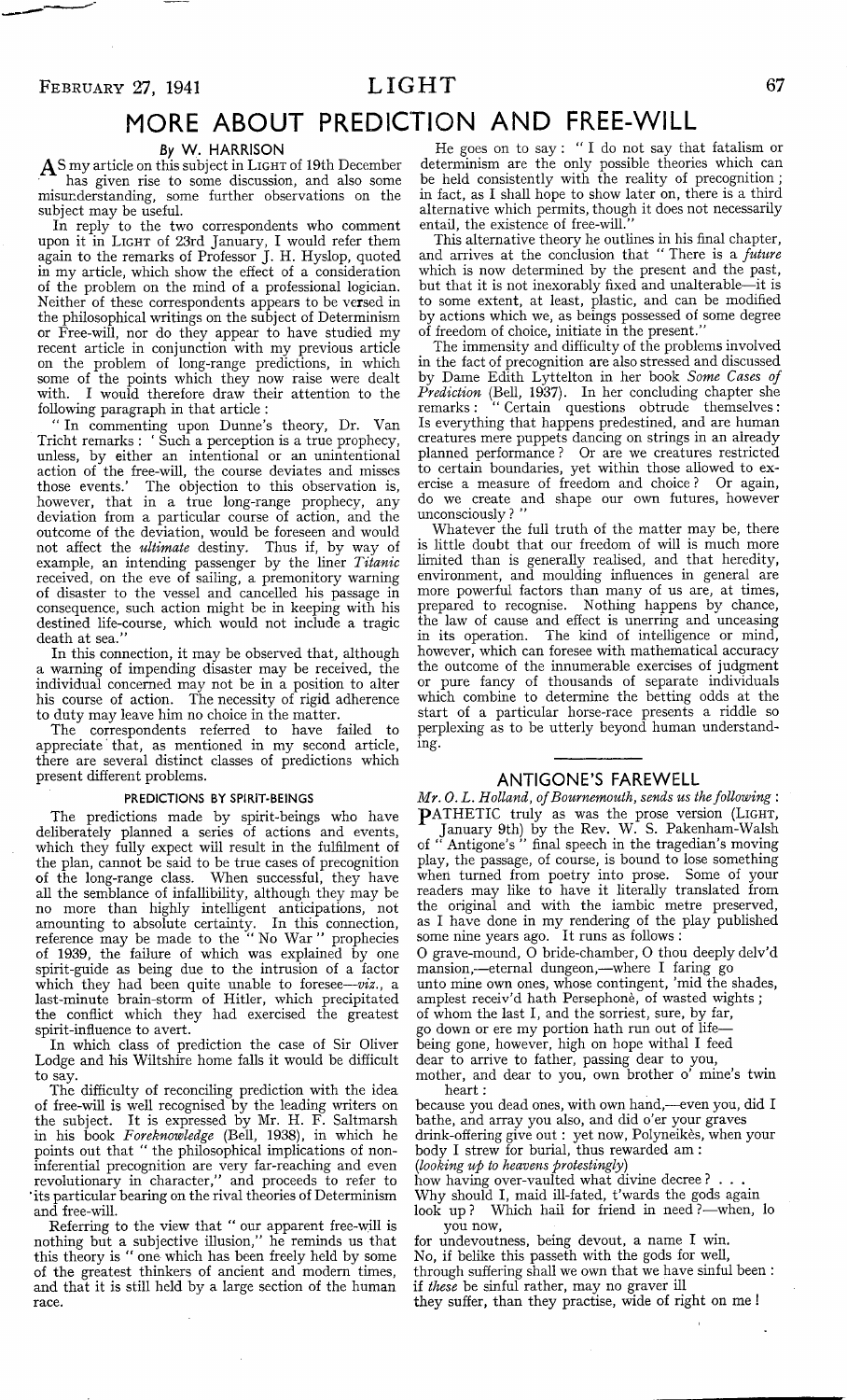All communications for the **EDITOR** should be *addressed : " The Editor of Light, 16 Queensberry Place, South Kensington, London, S .W .?.J' 'Phone: Kensington S292-S.*

EDITOR - - - - GEORGE H. LETHEM

## AS WE SEE IT

#### **" FAITHFUL DEPARTED"— AND THE OTHERS**

PRAYERS for the repose of the "Faithful Departed" arc a regular feature of Roman Catholic services, and occasionally they are heard in Anglican and other Churches. Recently, in a broadcast from a Cathedral in Scotland, a Bishop of the Scottish Episcopal Church (which is not hampered by State control or tied by law to the unvaried use of ancient formulas) used a form of words which came nearer to what Spiritualists know to be desirable, when he prayed for the *welfare and progress* of those who had given their lives in defence of the country's righteous cause ; *but* his petition was onfy on behalf of the "faithful departed "—words which indicate, and are meant to indicate those only who have accepted the doctrines and used the sacraments of the Churches for which the Bishop speaks.

But why should the Bishop's prayer be so restricted ? As the Very Rev. Dr. Norman Maclean, a former Moderator of the Scottish National Presbyterian Church, was reminded (see the preface of his book, *Death Cannot Sever)* by a Hebridean shepherd, after he had preached on " Prayers for the Blessed Dead," it is not the blessed dead who most need our prayers, it is " the others."

Surely, the Bishop cannot with reverence suppose that God's love is limited to the " faithful " of the Episcopal or any other Church,

> For the love of God is broader Than the measure of men's mind : And the heart of the Eternal Is most wonderfully kind.

It is good that the Bishop should pray for the *progress* of the departed, thus recognising that the Life after Death is not confined to *repose,* but that it is real and full of possibilities and purpose. Yet, in praying only for " the faithful," he brings himself within the scope of the censure implied in the words of F. W. Faber's hymn, from which we have quoted :

> But we make His love too narrow By false limits of our own ; And we magnify His strictness With a zeal He will not own.

Those who, like Dr. Maclean's shepherd-friend, have lost a dearly loved boy for whom it could not be claimed that he was amongst " the faithful," but who yet was faithful unto death, will be comforted by the knowledge which Spiritualism gives—that he is *not* outside God's fold, but that, on the contrary, he is in God's good care, and also that he is still within reach of the prayers of those who love him.

St. Peter was convinced by his psychic tranceexperience (Acts x.) that " God is no respecter of persons." He might have added that " God is no respecter of ecclesiastical labels," no matter how ancient or hallowed by human usage they may be.

#### **THEY CAN STILL GUIDE**

JT has been generally regarded as tragic that, in the midst of a desperate struggle for Right against Wrong, outstanding champions on the side of Right should be stricken down suddenly by Death— as happened recently' to General Metaxas, the Greek Premier, and Lord Lloyd, the British Colonial Secretary. In Greece, General Metaxas was regarded as the indispensable organiser of Victory; in this country, Lord Lloyd held an important position and had been

acclaimed as a man well fitted by nature and training to take a great part in the drive for national security.

Must it be assumed that the guidance and inspiration, these men had been giving, and which was valued so highly, is completely lost ? They have gone from the sight of their sorrowing friends— they " seemed to die ; " but, as Spiritualists know and others profess to believe, they (the men as distinct from their physical bodies) still live in their spiritual bodies, with consciousness, memory, will, patriotism— all that constituted their distinctive personalities ; and the evidence accumulated by Spiritualists suggests that they are not likely to have removed far from the scenes of their earthly labours.

That being so, can it be supposed that they have lost all interest in the great work in which they were engaged ? Such a supposition, though widely held, is not reasonable, and is completely contrary to the experiences described by communicators from the Other Side of the Veil through which they have disappeared from normal sight.

We believe that, from the Other Side of the Veil they will wish to use their influence— telepathically, if no other way is opened for them— to guide and inspire those who have taken their places. Lincoln, the Liberator, was so guided and inspired by one of his predecessors in the American Presidency ; and only recently it has been asserted that Gladstone, the Grand Old Man of the Victorian era, has been endeavouring to speak once more to his struggling fellow-countrymen.

Knowledge of the means provided by Nature (or by God, if that term be preferred) for the communication of such guidance and inspiration would make the process easier and more likely to be immediately effective ; but, even without knowledge on the part of the recipients, telepathic inspiration is possible ; and we may hope that, in so far as it is needed, it will be received and acted upon.

These leaders need not be regarded as " lost," but rather as having joined the great unseen company of leaders on the Other Side, of whose doings and sayings we get hints and glimpses from time to time.

#### VALEDICTORY

#### *In Memory of A.E.H., February 28th.*

No ancient name he bore ; no worldly wealth As this world counts great wealth, was ever his ;

Only a heart of gold ; the perfect health

Of mind to body tuned. Full rich in this, And in the love of neighbours who had found

Beneath a brother's roof the counsels sound, The hospitable cheer of one whose soul

Was steeped in service—he pursued his way, $-\cdots$ 

Dauntless, steel-true, toward that shining goal That nearer drew with every new-born day.

The service of his fellows was his creed—

The noble creed that made an old heart young, And tenderly divined all human need

That sought his healing touch . . . Yet that kind tongue Could lash with scorpion-stings the souls of those

Who shamed their manhood. All who were the focs. Of Brotherhood, and Liberty, and Light,

Learned soon to fear that tongue !— the flashing eye That pierced all selfish wrongs ; for in his sight

Man was not man who harboured tyranny.

O noble life of service, ended now For England, in the autumn of thy days . . .

Great life of trust fulfilled, unbroken vow

And fearless pilgrimage down thorny ways-Live on in those who drank of thy rich wine !

Uplift, sustain, stoop earthwards to divine Through years to come, as in the poignant past,

How those who mourn, in lesser circles move Since that dread day of severance ! . . . Till at last

They shall grow worthy of that " Greater Love. . . " H.S.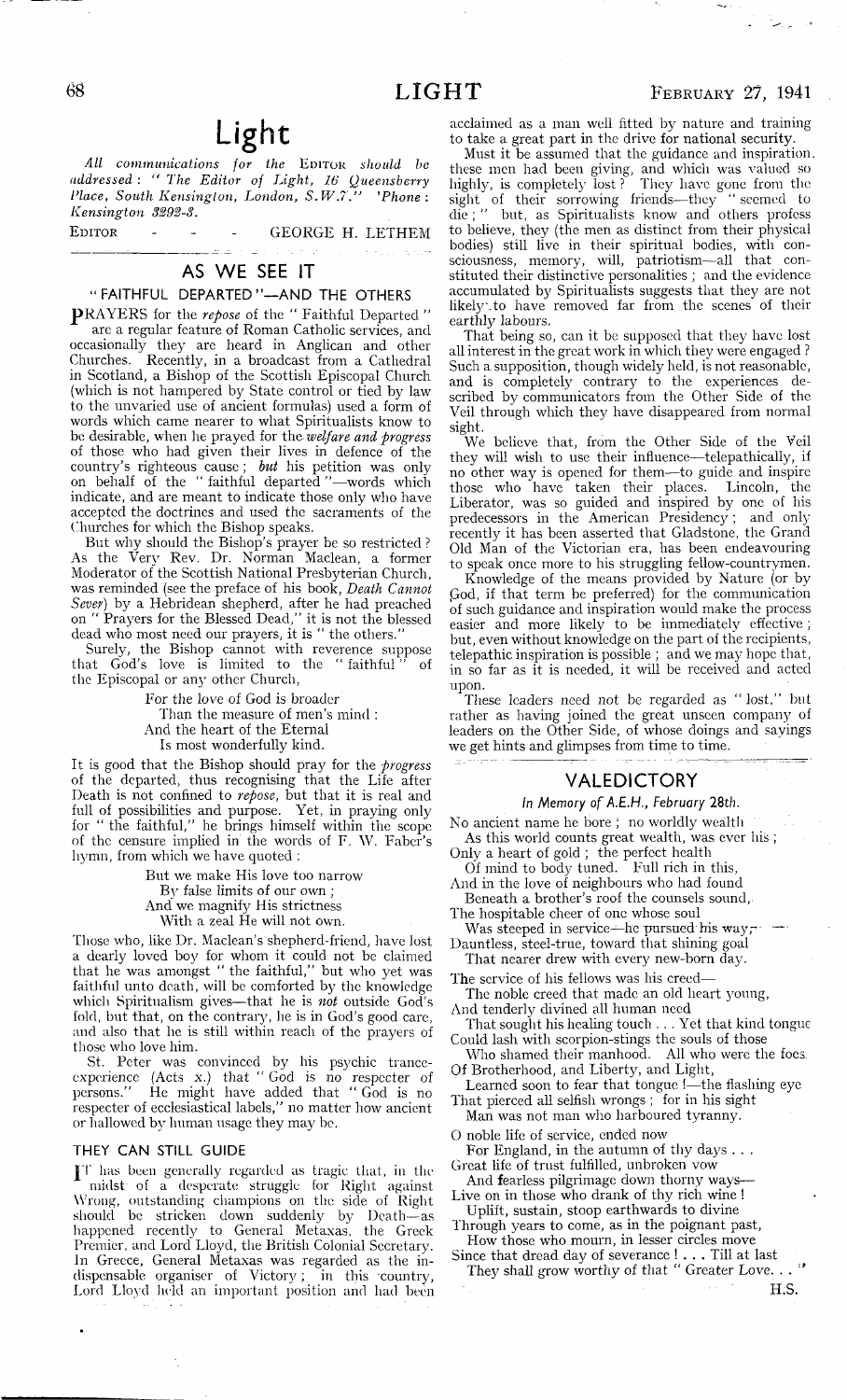## **THE WORKS OF DOUGLAS FAWCETT**

#### **By DR. A. G. THOMPSON**

JN these grievous and chaotic times the man who thinks for himself at all is more than ever in need of some sure refuge on which to pin his faith and hopes and shape his life.

Born and reared in such varied circumstances and environments and with so many other factors at work in moulding their dispositions and characters, it is not surprising that men should differ so widely in their outlook on life and that what may suffice for one may be quite inadequate to supply the needs of another.

Thus, for the devout Christian, what need for anything but the faith and beliefs of his particular fold? the True Believer, is not all truth and wisdom enshrined within the covers of the Koran ? And even to some Spiritualists, the mere assurance of proved survival may seem enough.

But there are those for whom such things do not suffice and who, almost overwhelmed in contemplating the evil and misery rampant throughout the world and the iron cruelty and atrocious suffering that pervade Nature, long to find some firm foundation for a belief in an ultimately friendly universe ; one that is, so to speak, " safe for souls." Such men are seeking for a fresh interpretation of the world-system that harmonises with modern knowledge, and this neither the accepted creeds nor academic philosophy seem able to supply. To these, the works of Douglas Fawcett should make a wide appeal, offering, as they do, a surprisingly new and original outlook on the cosmos based on a metaphysical argument that is essentially sane and straightforward and, in the main, easily comprehensible to the ordinary intelligent reader not specially trained in philosophy.

It is one of the most disquieting signs of the times that no modern religion or philosophy conformable to our widened knowledge of the material universe has yet made its mark upon mankind. There has been, up to now, no " New Revelation " ; and it may seem idle to suppose that a few books on philosophy (a subject utterly disregarded by most men), could alter the situation.

The spirit of reaction is not confined to Dictator countries, and a great deal of modern thought is either reactionary, in the direction of seeking new adaptations and fresh interpretations of outworn creeds, or is frankly pessimistic in character and outlook. Even if crude materialism is no longer fashionable, the Larger Hope and wider vision seem to possess but little hold on the majority of mankind.

But to the writer, these works of Douglas Fawcett have indeed proved a new revelation ; and my purpose in this little article is to try to persuade those readers of **Light** who have not already made this author's acquaintance to do so as speedily as possible, hoping that they, too, may find confirmation of their belief in the progress of the soul from the philosophical point of view and renewed trust in a cosmos that is based on the inexhaustible riches of *Divine Imagination.*

Mr. Fawcett's two most recent publications— the *Zermatt* and *Oberland Dialogues*— are, as their titles suggest, written as dialogues between groups of friends, their main topic being the nature of reality. All the familiar philosophical puzzles are discussed and viewed with the new light of Imaginism thrown upon them. Even the old " Riddle of Evil " has to yield before what appears to be a really satisfactory solution. The problem of Time, that has of late years been the subject of so much incomprehensible and muddled thought by various writers, receives a much more simple treatment and elucidation in the light of Imaginism than would have been deemed possible. The *Zermatt Dialogues* deal mainly with the metaphysical basis of the author's Dhilosophy, and the *Oberland,* are more especially concerned with the nature of the soul of man and allied problems.

It would appear that *Homo Sapiens,* far from being Lord of Creation, occupies but a lowly place among the various levels of being that are included in his particular world-system, though fortunately endowed with good prospects of rising higher.

We learn how to reconcile our own innate sense of the freedom of the will with a cosmos that turns out to be not quite so determinate in character as Science would have it; and Modern Science itself, shorn of its glamour, is put in its rightful place, with all its limitations and abstractions most delightfully revealed in their true light.

#### " THE TRUE MYSTIC "

Some of us may be inclined to think that, in treating of the nature of the Soul of Man, Mr. Fawcett has underestimated the value of Spiritualism and Psychical Research for, though accepting their main phenomena as proved beyond doubt, he maintains, like so many others, that nothing of value has " come through from these sources ; though he is quite willing to admit the inspiration of that *rara avis,* the True Mystic.

In this connection, it may be of interest to point out that my own introduction to the works of this author was an appreciative review in the columns of LIGHT by Miss Geraldine Cummins, through whose mediumship many of us believe communications of real value have been obtained : but perhaps Mr. Fawcett would put that gifted lady under the heading of a True Mystic.

After reading these Dialogues— which are obviously designed to reach a larger public than his previous philosophical works and are beautifully illustrated with photographs of the mountains amid which they are supposed to take place—one realises how many hours have been spent in studying the tomes of other philosophers, both ancient and modern ; and we contrast them with this author, whose fecundity of new ideas and amazing insight into the heart of things seems wellnigh inexhaustible.

He demonstrates to us how dull and trite and useless are such concepts as that of the Absolute, first conceived in Oriental thought and discussed *ad nauseam* by academic philosophers up to the present time.

Reason is cast down from the proud seat on which she was enthroned by Hegel as the guiding principle of the cosmos and shown to be a mere working tool peculiar to humanity.

But it is even more in the constructive part of his thought that this writer excels ; and we are shown how, from Divine Imagination, are born the world-systems containing the " centres of consciring " that are to act for themselves as free agents, limited only by the source from which they spring. And even though (as the author maintains with all due humility) these ideas are but a mere adumbration of the truth about reality, nevertheless his vision in all its breadth and depth is a splendid one and admirably fitted to be the outlook for our modern world which, if progress is to be made after the present forces of evil have been overcome, obviously needs some such " Vision Splendid '' to urge it forward on the long path towards that " Divine Event " so frequently referred to in these books.

## **VEXATAE QUAESTIONES**

In this elusive and eternal " Now For ever slipping by and passing on, No power can hold—no sooner come than gone— We try to solve a mystery unknown. We probe the phantom at the vessel's prow Entangled, many-wired, beswitched— and veiled, Some may have glimps'd the form, and others failed— And more benignant if left unassailed. But in this complex'Fabric that we *know* With Time a shuttle, flying swift and fast, A certainty o'er every lot is cast The woven weft is *permanent* at last. M.C.M.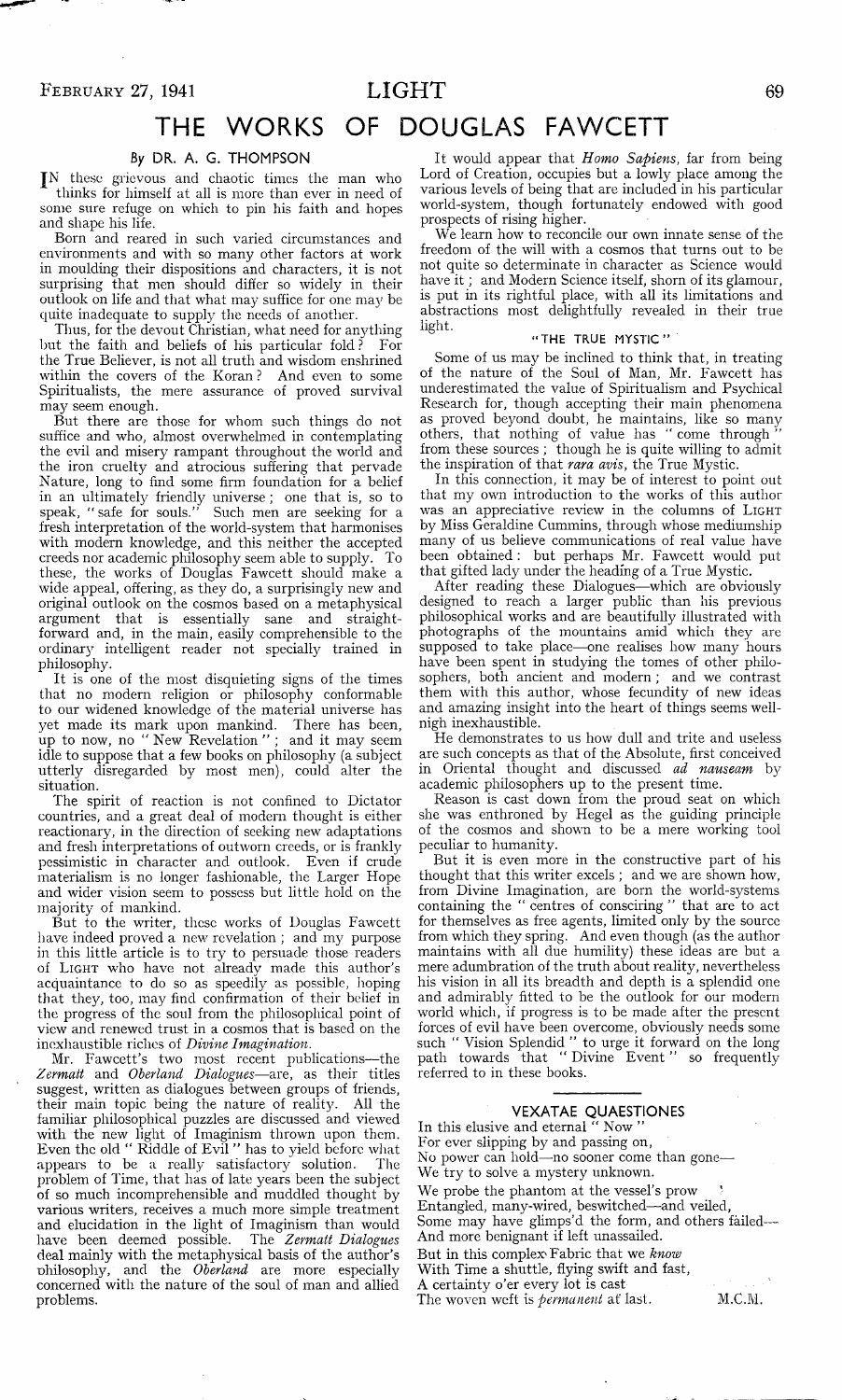#### **QUESTIONS ANSWERED**

**Througn the Trance-Mediumship of Mrs, Pamela Nash**  $A<sup>t</sup>$  meetings recently held at the L.S.A. (see announcement on page 66), the following questions were answered through the trance-mediumship of Mrs.

Pamela Nash: (1) *What constitutes being well born into the spirit*

*world* ?

In other words that means passing into a good sphere, I suppose. Yes, that is being well born and is achieved by the innermost strivings of the soul to live steadfastly day by day, aspiring towards the higher spiritual levels. You will remember that I have told you the life in the earthplane is the elementary stage and unless you give happiness you can never receive it, but by striving to make those around you happy you create happiness for yourself, and so as your Bible says : "Enter into the joy of thy Lord, thou good and faithful servant.

(2) *We are sometimes told that there are centres for study in your life, schools and colleges, to use familiar names. What are the principal subjects taught in your schools* ?

What you call colleges we call schools of learning ; you go through your college-classes learning whatever is being taught. With us it is just following our desires according to our attainment in spiritual knowledge, and our desires vary according to the special work we desire to do. It is very much the same as it is with you, all minds move in different channels of thought. Some would like to be teachers in order to help others, artists because they love beauty and wish to give beautiful pictures, another music, and so on. So in the spiritworld we have these training schools to help us develop, train and equip ourselves according to the desire of the soul. You will understand that it is always the desire of the soul which determines the heights to which we may attain. We are trained by higher minds just as you are ; the great desire in the world of spirit is to serve, and true service brings love and happiness.

(3) *Is Hell a state or a place* ?

Of course it is a state and not a place. Did not the Christ say, " The Kingdom of Heaven is within ? " So, if heaven is a state that is within oneself then the condition which is the opposite of heaven must be a state and within. Believe me, it is a state of anguish to the soul, as much as a state of happiness which you call the sublimity of heaven.

(4) *Why is it that the witnessing of the phenomena of Spiritualism does not {in so many cases) make its believers better, truer men and women* ?

Because the actual phenomena is not always of an elevating nature, and sometimes the conditions among the witnesses of the phenomena are not good, therefore it may be neither good nor elevating and may even cause distress to those present. Good phenomena always elevates and helps, but this is not the case when the phenomena has not been uplifting to the soul.

#### (5) *In Healing Prayer Circles is it necessary for the patient to* " *link in " himself or to be linked in by deputy or can the link be dispensed with* ?

The link is always good because of the law of sympathy. The law of sympathy binds together, and through that link there can be greater power for the channels. It is not a necessity, but it is a great help. Likewise, a deputy can be of the same value as the sick person because sympathy is such a tremendous power and force. I think the link is always good, but it is not essential to the power of healing which goes out into the ether ; a living power goes out with the prayer of healing, and it is received by the patient for whom it is intended.

*(.Previous instalments of these answers to questions appeared in* Light *of January* 3*Oth and February \3th. Look out for further instalments).*

## **OUR BODIES ONLY INSTRUMENTS**

#### **Sir Oliver Lodge's Conclusions on the Relation of Life and Matter**

WHERE did life come from? Where was that life before there was any matter fit for it to inhabit ?

The psychical and the physical always seem to be related to each other. There is an interaction between the psychical and the physical; whether it is necessary always, I don't know, and we are not likely to know. But by the physical we mean something more than merely matter. Matter is physical, but the Ether is physical too. Many physical things are material. Magnetism, light, and electricity all belong to the Ether.

I have gradually come to the view, which was thrown out as a speculation in the middle of last century by Professors Tait and Balfour Stewart in their rather famous book, *The Unseen Universe,* that the main realities of the universe are not in matter at all, but in the ether of space. If there is any sense in location at all, applied to non-material things, therein is the whole of the spiritual world, and only here and there has it had any interaction with matter.

I go further and hold that, in so far as we act on matter at all, we really act on it in a secondary way, our relation with matter is secondary. We act on matter indirectly through the ether. The ether is responsible not only for gravitation, but for electricity and magnetism and light, for elasticity also, and all strain ; it is also responsible for cohesion, for linking together all the particles which would otherwise be disconnected. It is through the ether that we ourselves act on matter, and I suggest that it is there, in that connecting and allpermeating medium, that we must look for the permanent basis of life.

#### QUESTION OF SURVIVAL

Here and there, however, it has been found possible for individual life to associate itself with certain molecules of matter ; that is what has happened here, and that is what we have grown so accustomed to that we cannot think of it existing in any other way. And we ask— shall we survive ? Survive what ?— our temporary and indirect and secondary connection with matter ?

You see that this question of survival, regarded from my present point of view, is what we used to call a *husteron proteron*— " the cart before the horse." The marvel is that we are associated with matter at all. That is the peculiar thing. I used to say that Death was an adventure to which we might look forward. So it is ; but I believe that, really and truly, it is earthlife that is the adventure. It is this earth-life that has been the strange and exceptional thing. The wonder is that we ever succeeded in entering a matter body.

Our association with matter is foreign and difficult and puzzling. It is evidently a very important episode. We are regarded, it seems to me, by the Higher Powers as in a difficult position, worthy of help, and needing it ! Our association with matter is temporary ; that we can go on without matter must seem to them comparatively obvious. Life is, as it were, something that condenses upon this planet and then evaporates whence it came.

The attempt to explain life in terms of matter has failed. Mechanism has its uses and the material body is a temporary instrument. It is a familiar experience that matter has to be coerced to do what we want. A great many of our difficulties are due to the refractory nature of matter. Our material bodies are troublesome — troublesome to put on, troublesome to shake off, troublesome to deal with in many ways. They are not really ourselves, they are an instrument to be used for a time—a short time.

(From an address by Sir Oliver Lodge to a gathering of Clergy, afterwards included in his book, *Phantom Walls,* published by Hodder and Stoughton in 1929).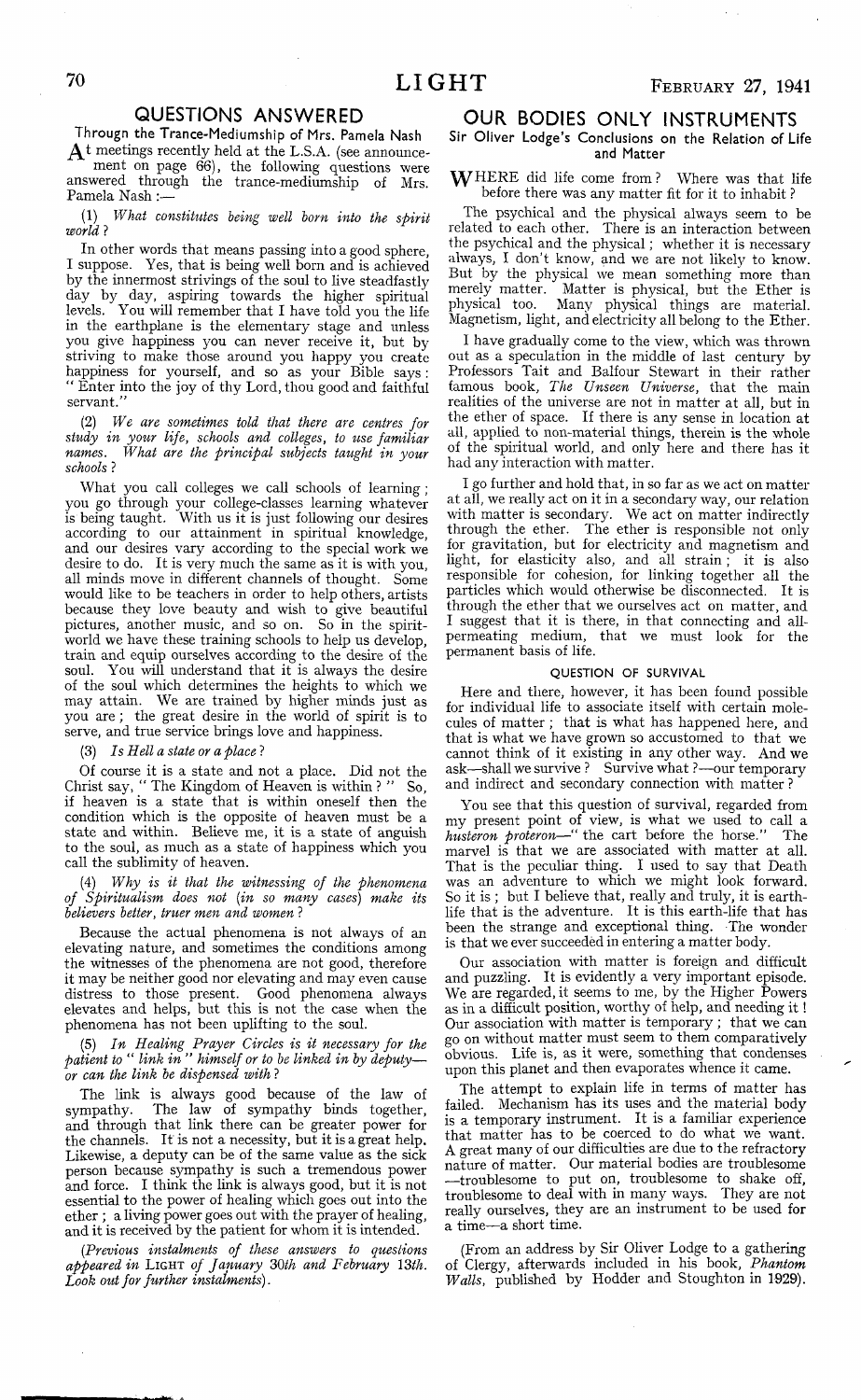$\overline{\phantom{m}}$  .

# **WHAT OUR READERS ARE SAYING**

#### THE STORY OF A CHILD'S GRIEF

SIR,-The story of a child's grief, related by Ethel Mary Waller in **Light** of January 30th, evoked in me a feeling of disgruntlement with the Spirit-world. Such mental suffering, endured so long, by an innocent child is hardly in consonance with what we are told about the care of children by kindly-disposed men and women who attend to the mental development of young souls who pass to the Beyond lacking the education and training of adult life on earth.

Why this little mite, seen in dire distress by Mrs. Davis over a comparatively trifling bit of jewelry, whose value to its child-mind was insignificant, should suffer retribution after full and willing forgiveness by its parents, requires some explanation. Otherwise I, for one, must either discredit the story entirely or lose my faith in a God of Love.

" She wants to recover the ring, which she believes must be found before she can obtain her parents' forgiveness," is an explanation requiring considerable qualification.

If I thought the little chap who left my home many years ago for the Many Mansions beyond was still mentally disturbed over the rebukes for naughtiness which I administered to him, I should cut God out of my prayers entirely and address my appeals for mercy  $\downarrow$ o the Devil. (Major) J. WEBSTER. (Major) J. WEBSTER.

#### STRANGE BUT DISTURBING

Sir,— I read with great interest, but with mingled feelings, the story on the first page of **Light** of January 30th of the after-death appearance of a little girl and her intense grief for a fault committed by her at the age of five years. We are told the child had been dead " for years," and so she must have grown up in the spirit-world, and it seems impossible that she would not have been told, by those who had her in their care, of her parents' love and forgiveness for what she did. It her parents' love and forgiveness for what she did. is a strange story and I do not understand it, and it is disturbing to think that a child should suffer so deeply for years.

I would be glad if some one would explain it to me, and I am sure there must be other of your readers who find it perplexing and rather distressing.

#### (Mrs.) **Bertha** F. **Macintosh.**

**(Note.—** Other letters, similar in strain, have been received on this subject. We think the incident described by Mrs. Waller can probably be explained as an example of " haunting," in which it need not be supposed the child was actually present. See Mr. Bedford's letter on this page.—*Editor).*

#### **PREVISION AND FREE-WILL**

Sir,— Certainly, to the average person, the issue seems clear— either Man has free-will, involving moral responsibility, or he has not. It would seem that if, by the term " free-will " be meant an essentially arbitrary discretion, then a man's choice and its consequences must be unpredictable ; whereas if the discretion be not arbitrary, but subject to various influences, then the will, to that extent, cannot properly be said to be free.

In the latter case, if the so-called exercise of willpower be the expression of residual impulse after the mutual cancellation of any other opposing impulses, then all that can be said is that a human being acts in such and such a way because it is natural for him to do so.

In these circumstances, supposing all the factors could be known, it should be possible to predict the decision in any given instance, so that the whole pattern of the future would, logically, be stereotyped.

Meanwhile, can it be truly said that future events have been foretold accurately ? It so happens that the writer has first-hand knowledge of a case in point.

During the last war, a lady of my acquaintance consulted a clairvoyante regarding her brother, who

was expected shortly to join his regiment in France. This interview took place in the month of July. The clairvoyante said that the consultant's brother would be wounded in two places in the middle of October, the most serious wound would be in the right arm and at one time there would be a danger that it would have to be amputated ; this, however, would turn out not to be necessary, but the young officer would have to remain in hospital until after the New Year.

This forecast proved to be accurate in all respects, the actual date which the wound was received being October 15th. **CHARLES** THORNTON.

#### THE WATCHER

Sir,— Quite recently, a friend, E.H., has told me how her son's life was saved when suffering from a dangerous illness. E.H. had nursed him for months. One day, in her sitting room, in broad daylight, she became aware of a tall Indian in native dress. He held up his hand and said quite clearly : " Do not take the boy to Madeira" (a place under consideration); This strange visitor appeared several times, and my friend was afraid she was suffering from hallucinations. She consulted her doctor, an old friend. He told her not to be anxious or alarmed, but to follow the advice given to her. Under her devoted care, her son made a good recovery in England and E.H. never ceased to thank her unknown visitant.

I come to the most remarkable part of her story. Her family had an Indian ancestor—one of her greatgrandfathers married the daughter of an Indian Chief and brought her to England. E.H. is a natural healer and I am sure a member of her family came to give her confidence in herself and her power to carry on her fight on her son's behalf. E. S. NORFOLK.

#### THE BORLEY HAUNTINGS

Sir,— I was very interested to read the explanation given by Rev. R. W. Maitland of the Borley hauntings in your issue of January 23rd.

How refreshing to read an hypothesis ruling out the theory of discarnate spirits. Although a Spiritualist, I have yet to find any evidence to prove that evil or earthbound spirits exist. During my association with a spirit (through the mediumship of my wife) who uses the name of " The Messenger," I have not once prayed for protection, or had any reason to believe it was necessary. I have proved that he is a spirit— one of the few I have been able to prove during my fourteen years in this movement.

He warned me at the beginning that much I had accepted as truth was false— such as earthbound and evil spirits and obsession, and I am quite sure he is right . . .

Now for the Borley hauntings. I heartily agree with Mr. Maitland that we create our own ghosts if there are the requisite conditions. How little we know of the power of the mind. It can move objects, create forms and make markings. I am not a Medium, but have seen " thought forms " myself that would have been visible to anyone. If a Sensitive entered a room where a tragedy had occurred (and they believed in earthbound spirits) they would immediately sense the happening and would say " Here is a soul in distress, I must pray for them," but in reality they are but picking up the thought-impressions etherically impressed upon the very walls that witnessed it. . .

The reason Spiritualism does not progress to the extent it should is, because of these false beliefs, people become frightened of it. I continually meet people who tell me this. **STANLEY** BEDFORD.

#### **MR. FRANK T. BLAKE**

Mr. Frank T. Blake, President of the Spiritualists' National Union, has undergone an operation for peritonitis in a hospital at Boscombe, Bournemouth. His condition was reported last week to be " fairly satisfactory.'